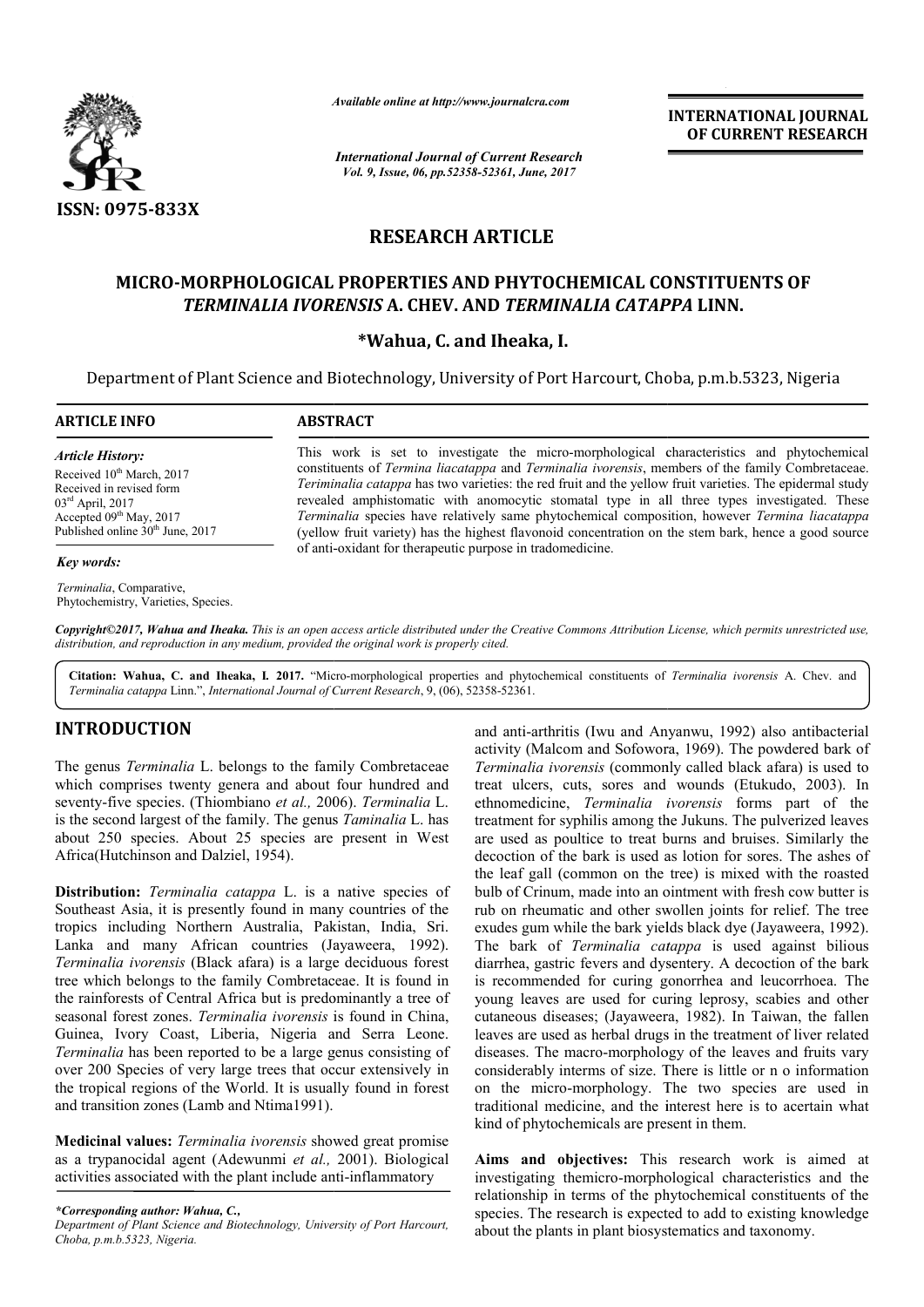### **MATERIALS AND METHODS**

**Study Area**: Fresh green leaves of *Terminalia ivorensis*A. Chev. and *Terminalia catappa* (yellow and red fruit varieties) were collected from a botanical garden along East-West road Choba, Obio-Akpo L.G.A Rivers State; and identified by a plant taxonomist in the Department of Plant Science and Biotechnology, University of Port Harcourt, Nigeria.

**Epidermal Studies**: Fresh leaves and stems were peeled and bleached using sodium hypochlorite for about 2 minutes following the method of Cutler (1978). For other fresh leaves whose epidermal layers were difficult to peel, chemical frictions or scraping method were used, usually the surface to be examined was placed on a glass slide while the other surface was carefully cleared by flooding with 5% sodium hypochlorite and scraping with cork material or razor. The cleared epidermal layers obtained were then washed in several changes of distilled water and stained with Alcian blue or safranin and temporarily mounted in aqueous glycerol solution (Cutler, 1978) modified. The epidermal peels were, thereafter, passed through series of 30%, 50%, 70%, 95%, 100% ethanol and then allowed to rehydrate in water for about 5 minutes. The treated peels were then stained with safranin and counter stained with methylene blue, the excess stain is washed off in distilled water and then placed on a glass slide where glycerin is applied on it before placing cover slip and sealant to avoid drying and insect attack. Microphotographs were taken from good preparation Digital Sony camera.

#### **Phytochemical Screening Test**

Test for alkaloid: Five grams (5gm) of the plant sample was pulverized and boiled with 10ml of  $10\%$  H<sub>2</sub>S0<sub>4</sub> for 5 minutes on water bath. The mixture was filtered, and 2ml of the filtrate, 3-4 drops of the following reagents were added and observed: with Dragendorff's reagent, a reddish precipitate indicates the presence of alkaloids while with Mayer's reagent, a turbidity or cream precipitate indicates the presence of alkaloids and with Hager's reagent, a yellow precipitate indicates the presence of alkaloids. (Sofowora, 1993). Test for anthraquinone glycosides: Borntrager's test was done using 2gm of plant sample which was pulverized and macerated with 5ml of chloroform. The mixture was filtered and 2ml of 10% NH<sub>3</sub> was added to the filtrate and shaken vigorously and allowed to stand for few minutes and observed. A pink colour at ammoniacal layer indicates the presence of free hydroxyanthraquinone. (Trease and Evans, 2002). Borntrager's test for combine anthraquinone: Two grams (2gm) of plant sample was pulverized and boiled with 10ml of  $10\%$  H<sub>2</sub>S04 on water bath for 10minutes. The mixture was filtered while hot and 5ml of chloroform was added to the filtrate and shake vigorously and then allowed to stand so as to fully partitioned. The chloroform layer was collected and 2ml of 10% NH<sub>3</sub> was added to the organic fraction with vigorous shake, then it was allowed to stand. A pink colour at ammoniacal layer indicates the presence of C-glycoside of anthraquinone glycoside. Borntrager's test for anthracene; Two grams (2gm) of plant sample was pulverized and boiled with 2ml of  $5\%$  FeCl<sub>3</sub> and 10ml of  $10\%$  H<sub>2</sub>S<sub>04</sub> for 10 minutes. The mixture was filtered while hot and 5ml of chloroform was added to the filtrate and it was shaken. Then it was allowed to stand for better partitioning. The chloroform layer was collected and 2ml of 10% NH3 was added to organic fraction and it was vigorously shaken, and then allowed to stand. A pink, red or violet coloration in the ammoniacal layer indicate the presence of anthracene a characteristic anthraquinone derivatives. (Sofowora, 1993). Test for saponin glycoside: Frothing test: Two grams (2gm) of plant sample was pulverized and boiled with 5ml of distilled water for about 5 minutes on water bath and filtered. The filtrate was shook vigorously for 20 seconds and was allowed to stand. Observation of persistent frothing indicates the presence of saponin glycosides (Sofowora, 1993).

**Emulsion test:** Two grams (2gm) of plant sample was pulverized and boiled in 5ml of distilled water for 5 minutes on water bath and filtered. About 3-4 drops of olive oil was added to the filtrate and was shaken vigorously for few minutes and allow standing undisturbed. Presence of soluble emulsion indicates the presence of saponin glycosides. Sodium bicarbonate test: Two grams (2gm) of plant was pulverized and boiled in 5ml of distilled water for about 5 minutes on water bath, and filtered while hot. 1ml of  $5\%$  Na<sub>2</sub>CO<sub>3</sub> and 1ml of Fehling's A and B solutions was added to the filtrate and boiled for 10-15minutes on water bath. Presence of brown or reddish brown coloration indicates the presence of saponin glycosides (Trease and Evans, 1989). Test for flavonoids: Shinoda Reduction test was carried out using 2gm of plant, pulverized and boiled in 5ml of distilled water for 5 minutes on water bath, and filtered while hot. Few pieces of magnesium metal were added to the filtrate and few drops of concentrated  $H<sub>2</sub>S0<sub>4</sub>$  were carefully introduced to the mixture. The formation of orange, red, crimson or magenta coloration shows the presence of flavonoids (Trease and Evans, 1989). Sodium hydroxide test: Two grams (2gm) of plant sample was pulverized and boiled in 5ml of distilled water for 5 minutes on water bath, and filtered while hot. 1ml of 10% NaOH was added in drops and excess. The presence of yellow coloration on addition of NaOH and subsequent decolorization of the mixture on introduction of HCl to colourless indicates the presence of flavonoids.

Lead acetate test: Two grams (2gm) of plant sample was pulverized and boiled in 5ml of distilled water for 5 minutes on water bath, and filtered while hot. 2ml of  $10\%$  Pb(CH<sub>3</sub>COO)<sub>2</sub> was added to the filtrate and observed. The presence of yellow precipitate indicates the presence of flavonoids.

**Tests for tannins:** Ferric chloride test was done using 2gm of plant sample which was pulverized and boiled in 5ml of distilled water for 5 minutes on water bath and filtered while hot. 1ml of 5% FeCl<sub>3</sub> was added to the filtrate and observed. The presence of blue black, green or blue green coloration indicates the presence of tannins. (Trease and Evans, 1989). Test for phlobatannins: Two grams (2gm) of plant sample was pulverized and boiled in 5ml of distilled water for 5minutes on water bath and filtered while hot. 2ml of 5% HCl was boiled with the filtrate for 15 minutes on water bath. The presence of red colour precipitate indicates the presence of phlobatannins (Sofowora, 1993).

**Test for carotenoids:** Five grams (5gm) of plant sample was pulverized and macerated with 10ml of chloroform and filtered. The filtrate was divided into two, 2ml each and 1ml of concentrated H2SO4, concentrated HCl were added respectively. The presence of blue layer coloration in any of them indicates the presence of carotenoid. Test for steroid and triterpenoids: Salkowski's test was used whereby 2gm of plant sample was pulverized and macerated in 5ml of chloroform,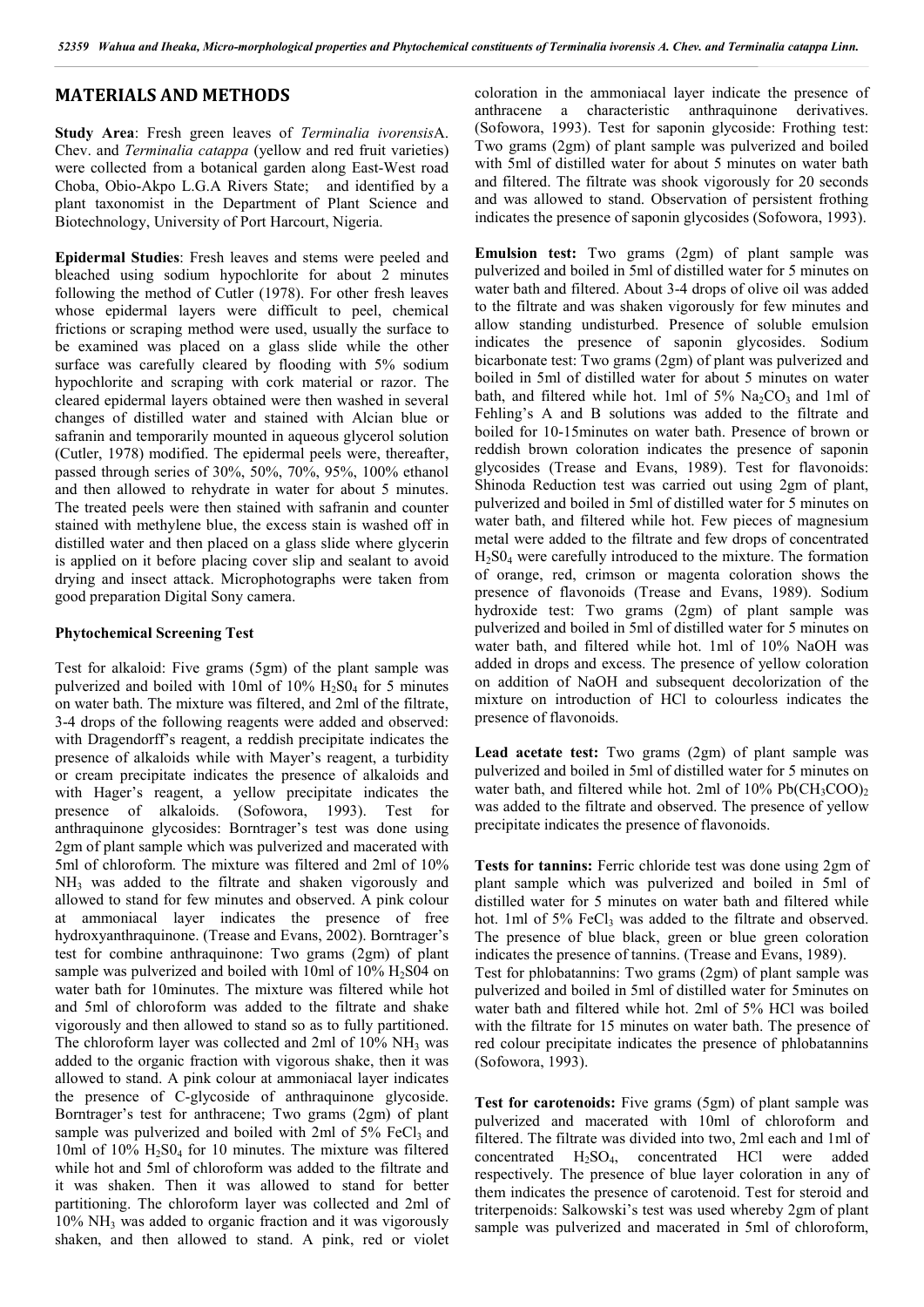and filtered. 2ml of concentrated  $H_2SO_4$  was carefully added to the filtrate and observed. A reddish brown colour at the interface indicates the presence of steroidal nucleus of aglycone in the cardiac glycosides. Lieberman-Burchard's test: Two grams (2gm) of plant sample was pulverized and macerated in 5ml of chloroform and filtered. 1ml of acetic anhydride was added to the filtrate followed by 2ml of concentrated  $H_2SO_4$  to form a layer.

of 10% Na0H. An immediate purple or violet colour indicates the presence of cardiac glycosides.

**Test for fixed oil:** Five grams (5gm) of plant sample was vigorously but carefully rubbed with filter paper. The filter paper was allowed to air- dry for 5-10 minutes and then observed. Translucence on the filter paper proves the presence of fixed oil.



**Plate 1a.Adaxial foliar of** *T. catappa* **(red); 1b: Adaxial of foliar** *T. catappa* **(yellow); 1c: Adaxial foliar of** *T. ivorensis*



**Plate 2a. Abaxial epidermis of** *T. catappa* **(red);2b. Abaxial epidermis of** *T. catappa* **(yellow); 2c. Abaxial epidermis of** *T. ivorensis* **Table 3. Summary of the Qualitative Phytochemical Screening of** *T. catappa***, (Red and Yellow varieties) and** *T***.** *ivorensis*

| S/N  | Phytochemicals/Test              | T.catappa (Red) | <i>T. catappa</i> (Yellow) | T. ivorensis |
|------|----------------------------------|-----------------|----------------------------|--------------|
| A    | Alkaloids                        |                 |                            |              |
| i.   | Drangedorff's Test               | $-ve$           | $-ve$                      | -ve          |
| ii.  | Mayer's Test                     | $-ve$           | -ve                        | -ve          |
| iii. | Hager's Test                     | $-ve$           | $-ve$                      | -ve          |
| B    | Flavonoids                       |                 |                            |              |
| i.   | Shinoda Test                     | $+ve$           | $++ve$                     | $+ve$        |
| ii.  | Lead acetate Test                | $+ve$           | $++ve$                     | $+ve$        |
| iii. | AICl <sub>3</sub>                | $+ve$           | $++ve$                     | $+ve$        |
| C    | Tannins                          |                 |                            |              |
| i.   | FeCl <sub>3</sub> Test           | $+ve$           | $+ve$                      | $+ve$        |
| ii.  | Phlobatannins                    | $-ve$           | $-ve$                      | -ve          |
| D    | Anthraquinone (Bontrager; S Test |                 |                            |              |
| i.   | Free Anthraquinone               | -ve             | $-ve$                      | -ve          |
| ii.  | Combined Anthraquinone           | $-ve$           | $-ve$                      | -ve          |
| E    | Triterpenoid /steroid Test       |                 |                            |              |
| i.   | Liebermann-Buchard Test          | $+ve$           | $+ve$                      | $+ve$        |
| ii.  | Salwoski Test                    | $+ve$           | $+ve$                      | $+ve$        |
| F    | <b>Fixed Oils</b>                | -ve             | $-ve$                      | -ve          |
| i.   | Kedde Test                       | $+ve$           | $+ve$                      | $+ve$        |
| I    | Saponins Test                    |                 |                            |              |
| i.   | <b>Frothing Test</b>             | $+ve$           | $+ve$                      | $+ve$        |
| ii.  | <b>Emulsion Test</b>             | $+ve$           | $+ve$                      | $+ve$        |
|      | Carotenoid Test                  | $-ve$           | $-ve$                      | $-ve$        |

Legend- present (+ve), absent (-ve).

A colour change from violet to blue to green indicates the presence of steroidal nucleus, then, the existence of pink-red colour at the interface indicates the presence of triterpenoids nucleus. Test for cardiac glycoside (cardenolide): Kedde's test for lactone ring was used, 2gm of plant sample was pulverized and macerated in 5ml of chloroform and filtered. 1ml of 2% 3, 5-dinitrobenzoic acid was added to the filtrate followed by 2ml

### **RESULTS**

Epidermal studies: The species of *Terminalia* studied indicates relatively little or no difference in their epidermal features; the cells of the epidermis of the species are polygonal, isodiametric or elongated in various directions with irregular arrangement (anomocytic). The anticlinal epidermal are